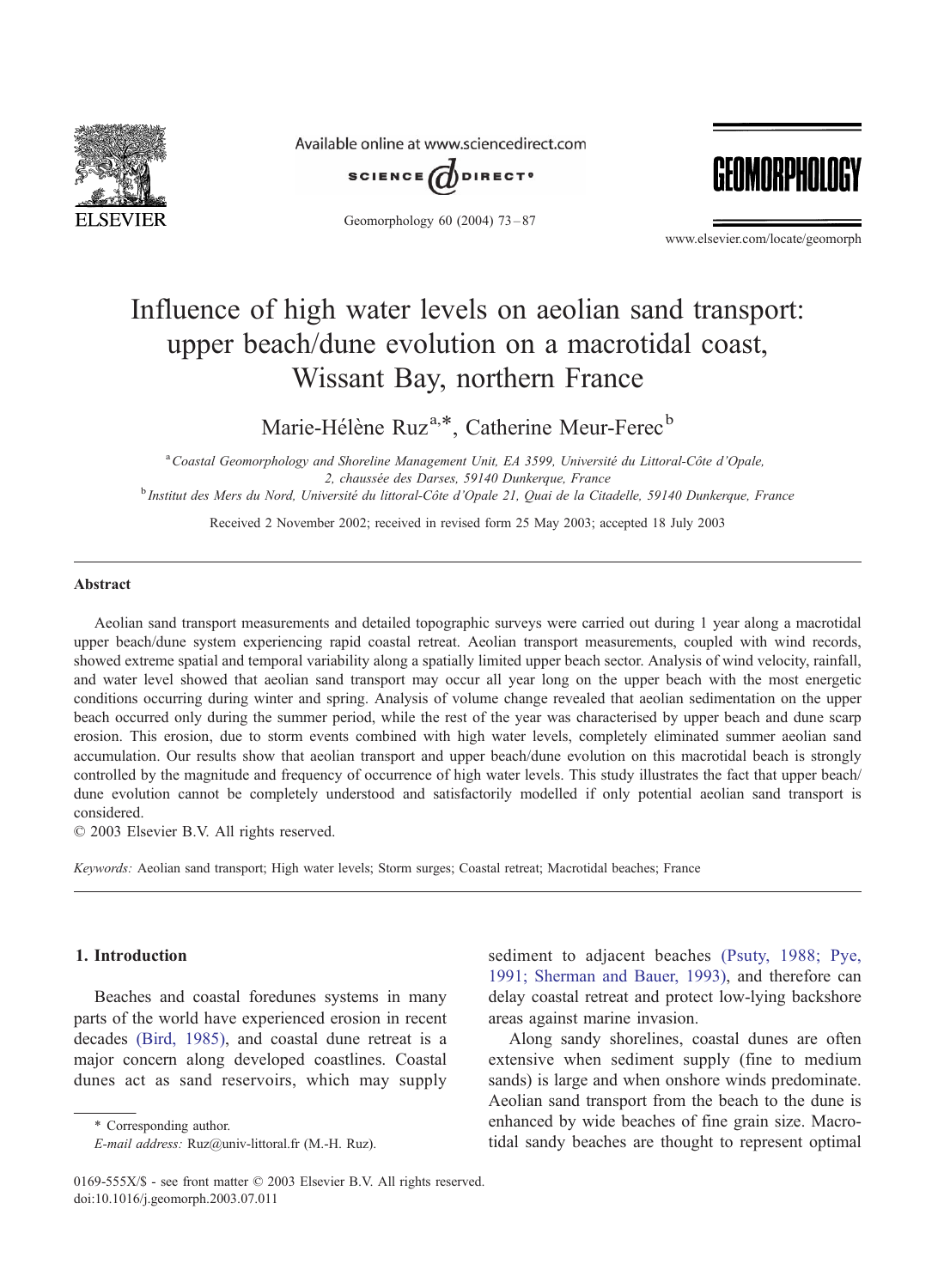<span id="page-1-0"></span>

Fig. 1. Location of the study area in Wissant Bay, northern France.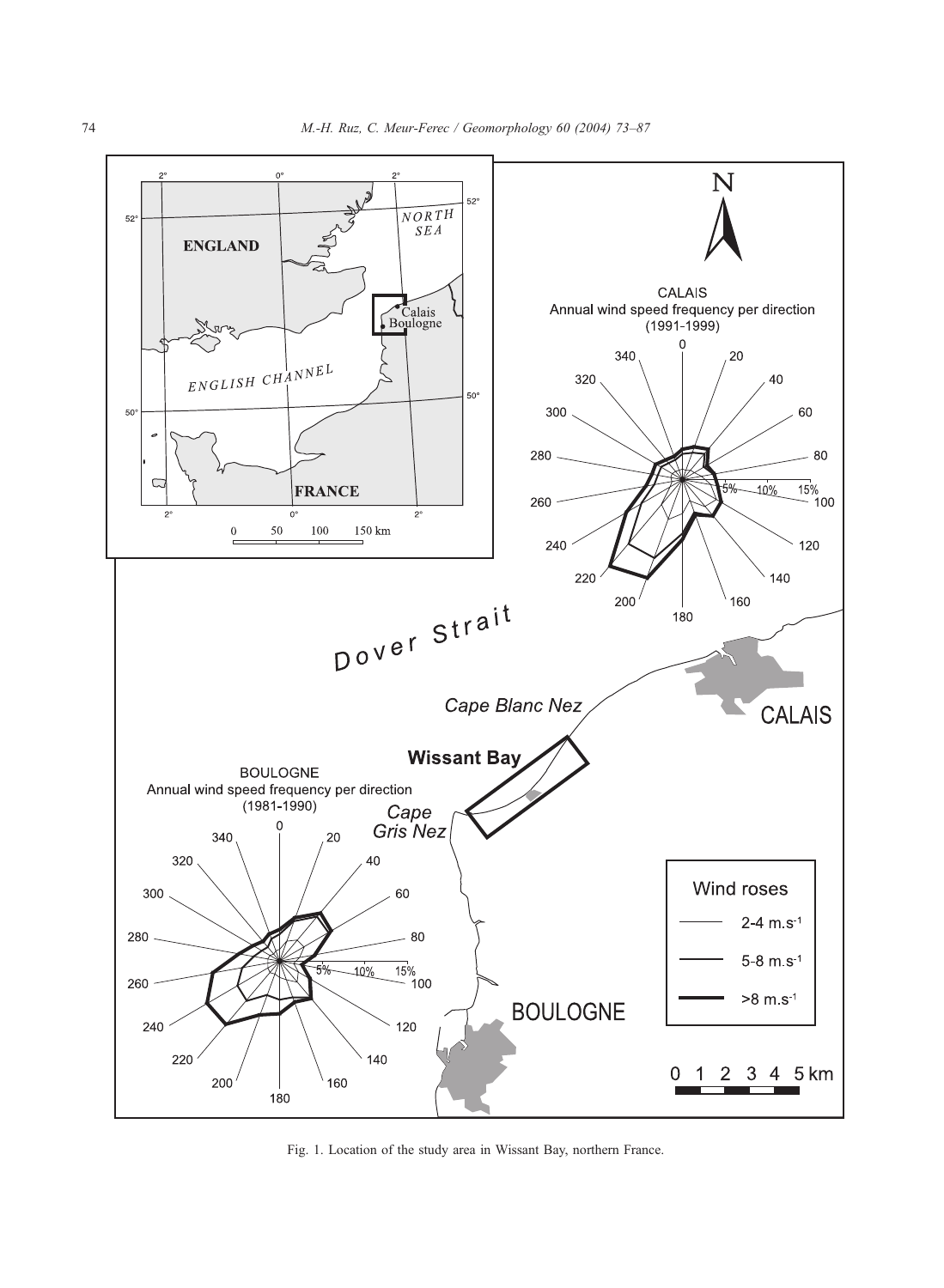conditions for coastal dune development [\(King, 1972;](#page-14-0) Carter, 1988). Macrotidal beaches of the northern coast of France are characterised by a wide beach/ surfzone consisting of parallel bars and troughs [\(Sipka](#page-14-0) and Anthony, 1999; Masselink and Anthony, 2001). These ridge and runnel beaches are associated with extensive coastal dune fields [\(Anthony, 2000; Battiau-](#page-13-0)Queney et al., 2000). This study was carried out along Wissant, a macrotidal beach located in the Dover Strait [\(Fig. 1\).](#page-1-0) Along this beach, optimal conditions for aeolian sand transport and foredune development are apparently found: a wide foreshore exposed at low tide, homogenous, well-sorted fine sands, a shallow beach gradient, and dominant onshore winds. However, the central part of the beach is characterised by coastal dune erosion. An aeolian sand transport study was conducted on the upper beach and near the dune foot, in order to gain insight into sediment transport rates on the eroding section. These short-term measurements were used to determine efficient wind conditions for potential aeolian sand transport on a seasonal basis.

It is well known that topographic variations, air and surface relative humidity, air and surface temperature, salt crust formation, surface roughness, beach slope, sediment characteristics and vegetation, are all environmental variables that influence aeolian sand transport on beaches [\(Nickling and Davidson-Arnott,](#page-14-0) 1990; Sherman and Hotta, 1990; Arens, 1996a).

Few studies, however, include an analysis of the influence of water level variations on potential aeolian sand transport and coastal dune evolution. As noted by [Arens \(1997\),](#page-13-0) the uncertainty in effective beach width due to differences in water level should be addressed in order to improve existing deterministic models. In this study, hourly tide levels and surges were analysed and compared with detailed topographic surveys carried out over one year (May 1998–May 1999). Changes in sand volume were combined with meteorological factors, notably rainfall and storm surge, that might explain the observed morphological variations.

## 2. Study area

Wissant is a 5.5-km-long sandy beach located in a bay open to the northwest, and limited by Cape GrisNez to the southwest and by Cape Blanc-Nez to the northeast [\(Fig. 1\).](#page-1-0) The little town of Wissant is a seaside resort located in the central part of the bay [\(Fig. 2\).](#page-3-0) The mean tidal range at Wissant is 5.84 m, with a maximum tidal range of 8.15 m at spring tide [\(SHOM, 1997\).](#page-14-0) At low tide, the beach is  $400-500$  m wide and has a very gentle gradient  $(0.6-1\%)$ . The upper beach, extending from the dune toe to the mean high tide level, is approximately 20 m wide. The beach consists of fine homogeneous well-sorted sands (mean grain size 0.25 mm) and is characterised by irregular ridge and runnel morphology and by strong bedform development [\(Sipka and Anthony, 1999;](#page-14-0) Reichmüt and Anthony, 2002). The beach is backed by coastal dunes  $100 - 350$  m wide and  $6 - 22$  m high above Hydrographic Datum (HD, the French Hydrographic Datum corresponds to the lowest astronomical tide level).

The coastal dunes have experienced both erosion and accumulation during the last 50 years [\(Battiau-](#page-13-0)Queney et al., 2000). In the central part of the bay (Dune d'Aval), the dune front retreated by up to 250 m between 1949 and 1997. Northeast of Wissant resort, in contrast, sand accumulation occurred during the same period of time and coastal dune development resulted in shoreline advance of up to 90 m [\(Marquet,](#page-14-0) 2000). In the central part of the bay, coastal retreat resulted in the complete loss of the foredunes. The inland dunes, now exposed at the shoreline, exhibit an erosional scarp  $2-3$  m high [\(Fig. 2\).](#page-3-0) Back-dune vegetation (mainly Hippophaë rhamnoïdes, Festuca sp., Ligustrum vulgare, Sambucus nigra) is therefore now found in a seaward position. Due to the rapid coastal retreat, an outcrop of organic-rich freshwater peat is exposed on the upper beach 15 –20 m seaward of the dune toe [\(Fig. 2\).](#page-3-0) In order to encourage sand accumulation and prevent dune scarp erosion, sand fences are usually installed before summer (by the end of May) and retrieved at the beginning of autumn by the Conservatoire du Littoral, which owns 42 ha of coastal dune in Wissant Bay.

The climate in the region is typically temperate oceanic with a mean annual temperature of  $10.3 \text{ °C}$ . The mean annual precipitation is 674 mm. Rainfall is abundant from September to December. Wind velocity and directional frequency data for the two nearest weather stations run by Meteo France at Boulogne and Calais –Marck are shown in [Fig. 1.](#page-1-0) The most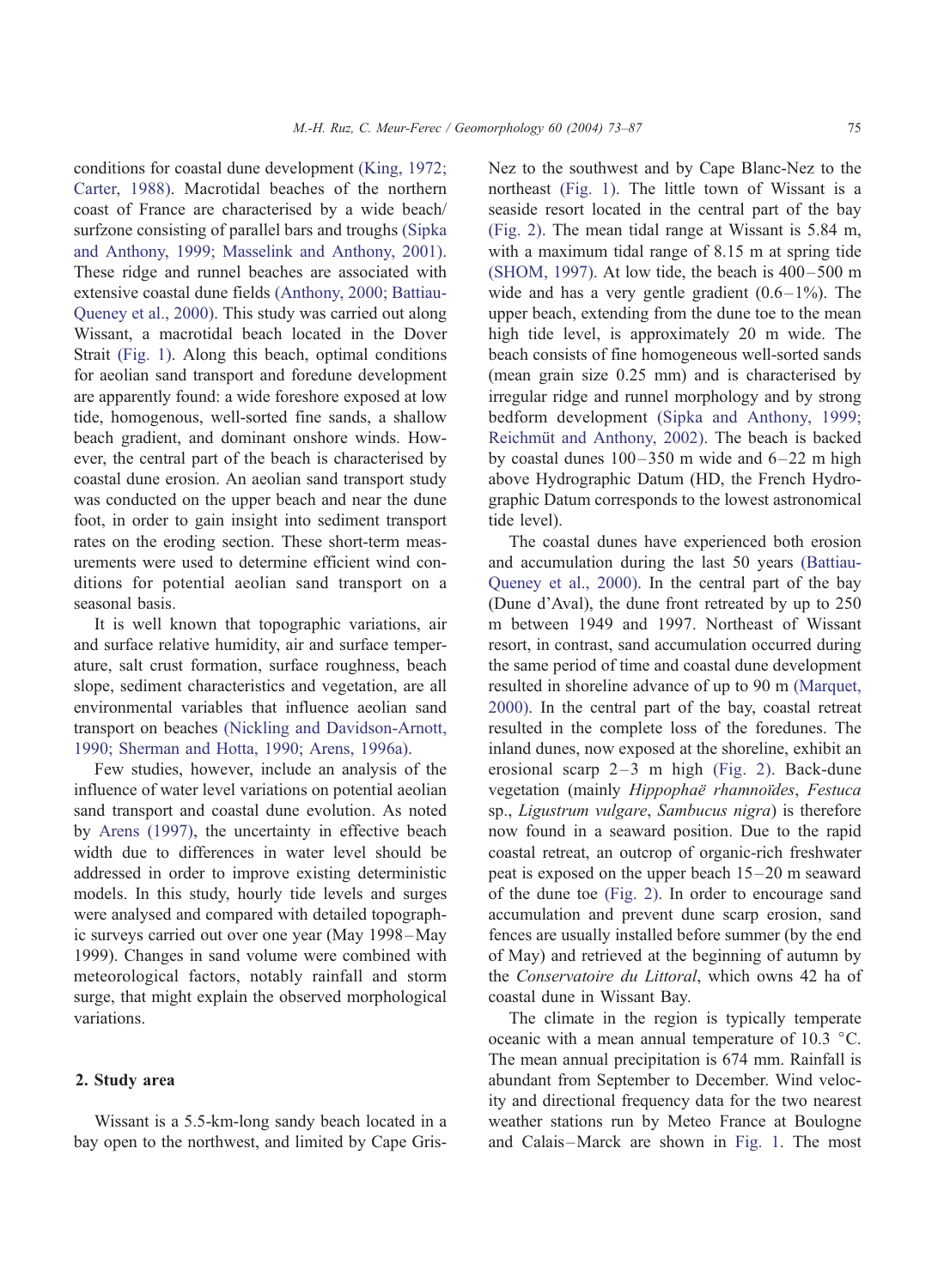

Fig. 2. Study area. (a) Geomorphology of Wissant Bay and study site location (boxed). (b) Oblique photograph of the study site; the box delimits the DTM. Aeolian sand transport measurements were mainly carried out within the DTM limits. (c) DTM showing the initial morphology of the study area (May 1998).

frequent winds are from the southwest and the west, with a moderate northeastern component at both stations. Winds with the greatest velocity are from the southwest and they occur in autumn and early winter. Dominant deep-water waves are from the southwest. Most waves have a significant height of less than 1.2 m with periods of  $5-7$  s. Long-period

waves can reach 12 s and exceed heights of 5 m. Storm surges resulting from low atmospheric pressure and strong onshore winds can induce sea-level increases of up to 1.5 m. Strong tidal currents and frequent southwesterly waves induce a dominant longshore transport from the southwest to the northeast [\(Clique and Lepetit, 1986\).](#page-14-0)

<span id="page-3-0"></span>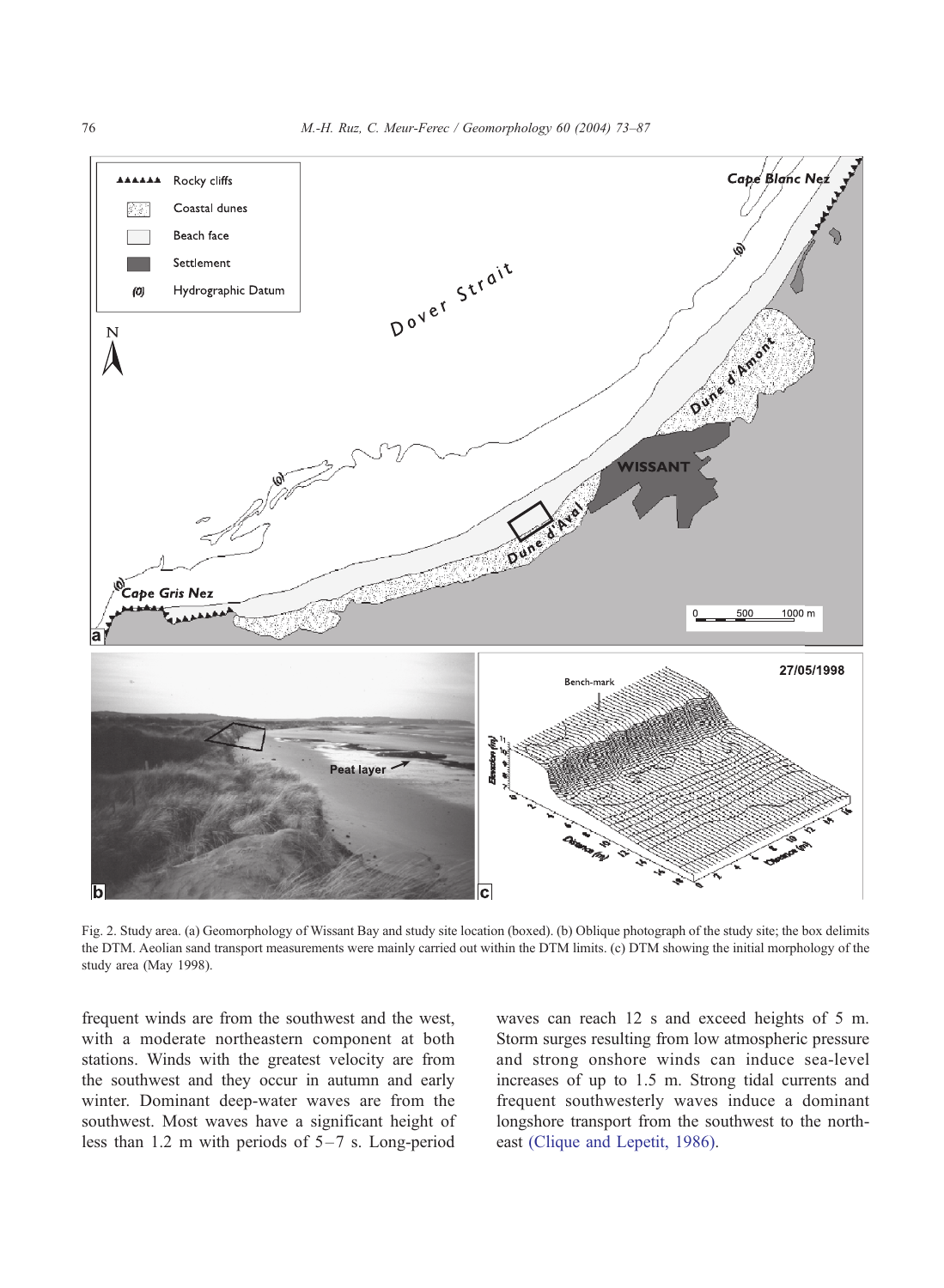# 3. Methods

# 3.1. Aeolian sand transport measurements

Aeolian sand fluxes were estimated using modified Leatherman-type vertical sand traps [\(Pye and Tsoar,](#page-14-0) 1990). These traps are inexpensive and commonly used, with trapping efficiency estimated at about 70% [\(Marston, 1986\).](#page-14-0) The traps were installed on the upper beach during four separate field experiments (August 1998, January 1999, June 1999 and November 1999). Upwind apertures of the sand traps were opened for a period of 30 min. Trapped sand was oven dried, and the resulting weight was converted to a rate of transport in units of  $kg \text{ m}^{-1} \text{ h}^{-1}$ . Sediment samples were collected on the beach a few metres upwind of each trap. These were washed, dried, and sieved. Inclusive graphic statistics were calculated using the [Folk and Ward \(1957\)](#page-14-0) procedure. Additional sand samples were collected from the beach surface (depth < 5 mm) in order to determine moisture content. These samples were weighed, oven-dried, and re-weighed to determine the weight of water evaporated. Moisture content, w, was expressed as percent by weight of a sediment sample [\(Namikas and Sherman, 1995\).](#page-14-0)

In order to collect simultaneous local wind data during aeolian sand transport measurements, a Davis Weather monitor II station was used in the field. Wind direction and wind speed were recorded at 1-min intervals. The vane and the anemometer were fixed to a mast at a height of 2 m installed close  $(2-5 \text{ m})$  to the sand traps. In this study, measured sand transport rates were used to determine efficient winds for potential aeolian sand transport along this coastal zone.

# 3.2. Topographic surveys

In order to assess topographic change along this retreating upper beach/dune sector, an accurate survey  $( + 1$  cm in elevation) was carried out with an electronic theodolite along a representative sector 19 m long and 17 m wide [\(Fig. 2\).](#page-3-0) Four digital terrain models (DTM) were constructed for: 27 May 1998, 25 August 1998, 5 January 1999 and 25 May 1999. These periods roughly correspond to summer, autumn/winter and winter/spring. During surveying, heights were recorded at 2 m intervals and at obvious

changes in micro-morphology, and transformed into an equidistant grid with pixels  $0.5 \text{ m} \times 0.5 \text{ m}$  with each point having  $x$ ,  $y$  and  $z$  coordinates. Elevations are in metres above HD. Volume changes were calculated using terrain modelling software (Golden Software's Surfer<sup>®</sup>).

Coastal dune retreat was measured from semipermanent stakes spaced every 7 m and initially located approximately 5 m landward of the dune front along a 130-m-long representative sector [\(Fig. 2\).](#page-3-0) Measurements from stakes to the upper limit of the dune scarp were carried out in May, July, August, November 1998, and in January and May 1999.

## 3.3. Meteorological data and water level analysis

Wind data were analysed for the surveyed period (27 May 1998-25 May 1999). Hourly mean wind speed and direction measured at a height of 10 m were obtained from Calais –Marck meteorological station. Wind data from Calais were assumed to be more representative of the local climate, as the coastline has the same orientation and the meteorological tower is located in a low-lying area (6 m HD) 2 km inland from the coastline. The Boulogne station is installed at an altitude of 73 m along a rocky coast oriented south-north. Wind frequencies were recorded for sectors of  $10^{\circ}$ . Wind speed and wind direction were analysed on a seasonal basis corresponding to the periods over which volumetric changes were estimated using the DTMs. Hourly mean precipitation greater than 0.2 mm recorded at the Calais-Marck meteorological station were also analysed for the surveyed period.

Predicted hourly tidal levels at Wissant were obtained from the Service Hydrographique et Océanographique de la Marine (SHOM) and analysed in order to determine the periods of time when the dune toe could be reached by high tides. As there is no tide gauge at Wissant, differences between predicted and observed water levels at Calais harbour were analysed. Positive differences usually indicate sea level setup at the coast induced by strong onshore winds. It was assumed that when storm surges were recorded at Calais, Wissant experienced similar events. Water level analyses also allowed estimation of the beach fetch for aeolian sand transport measurement. In this study, the term ''fetch'' relates to the stretch of beach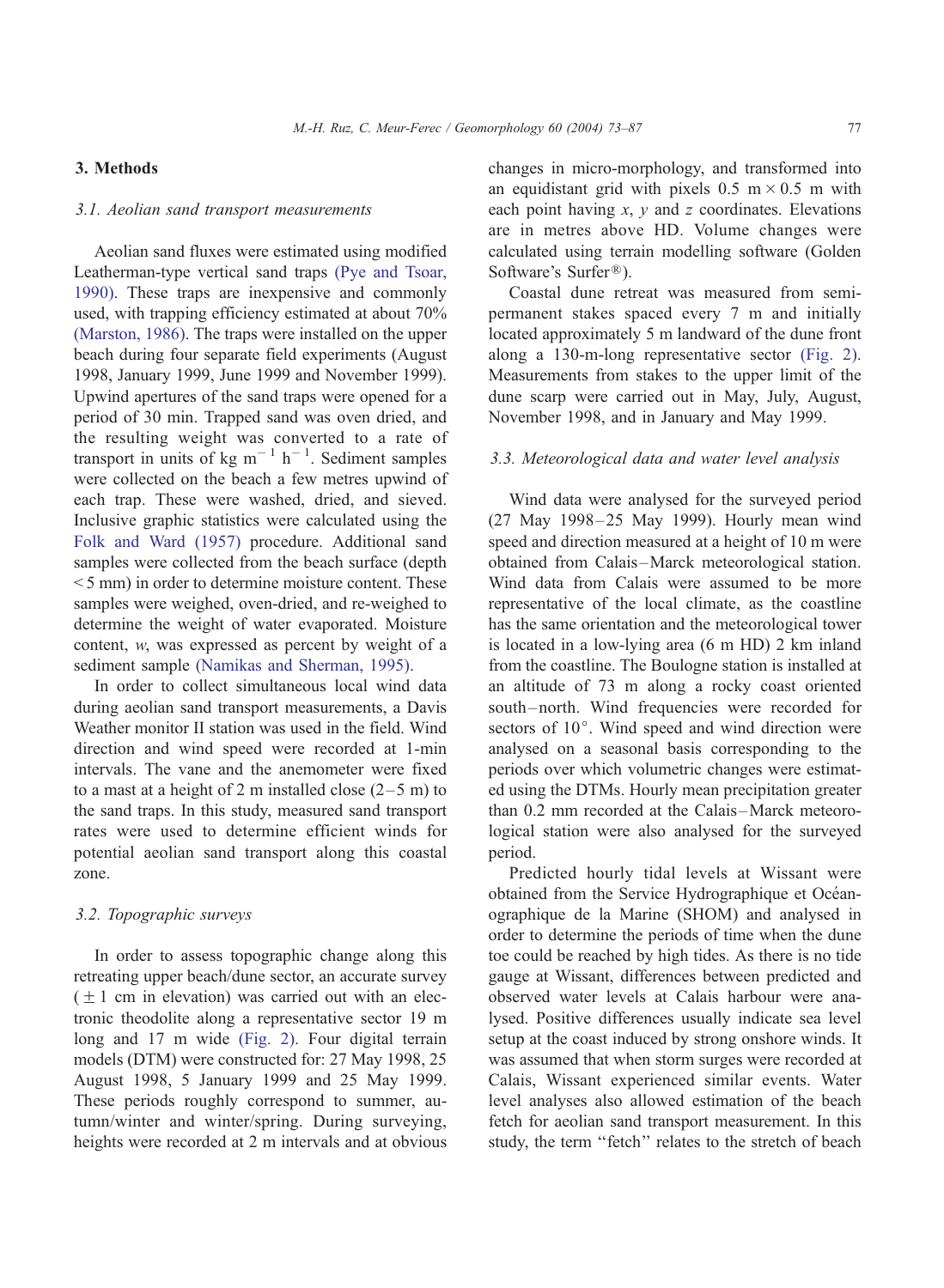<span id="page-5-0"></span>surface over which the wind blows before reaching the point where sediment transport and wind characteristics were recorded. It corresponds to the maximum fetch as defined by [Bauer and Davidson-Arnott](#page-13-0) (2002).

The most favourable conditions (''optimal'' conditions) for potential aeolian sand transport were determined by combining the analysis of efficient winds, rainfall, beach morphology and water level data. These ''optimal'' conditions represent the maximum number of hours during which aeolian sand transport potentially can occur on the emerged upper beach. It was assumed that sand transport ceased during rainfall.

# 4. Results

# 4.1. Aeolian sand transport

## 4.1.1. August 1998

On August 21, four sand traps were deployed on the upper beach at mid-tide (tidal range of 6.41 m). A sand trap (T1) was located on the top of the dune scarp; another was installed at the dune toe (T2), downwind of the sand fences. The third trap (T3) was 5.5 m seaward of the dune toe and the fourth (T4) was 8 m from the dune toe (results are presented in

Table 1

Data summary for the aeolian sand transport measurements

Table 1). The wind blew from the southwest  $(240^{\circ})$ with a speed ranging from 8.9 to 11 m s<sup> $-1$ </sup> (mean wind speed was  $10 \text{ m s}^{-1}$ ). For such alongshore wind conditions, the fetch was in excess of 2 km. Although mean grain sizes of beach surface sediments were very similar for each sand trap (Table 1), variations in measured transport rate were very different. At the end of the experiment, the sand trap T1 was empty, indicating that no transport occurred from the upper beach to the upper edge of the 2-m-high dune scarp. Transport was limited at the base of the dune scarp (T2) due to the influence of sand fences upwind. Maximum transport rate was measured on the dry upper beach (T3), not submerged during the previous high tide. The moisture content of the samples collected on the upper beach surface increased from the dune toe to the foreshore (Table 1), ranging from 0.25% to 5% and even reaching 18.7% 11 m seaward of the dune toe. The presence of the partially buried peat layer at this level of the beach contributed to maintaining a large water content in the overlying sediments as groundwater seeped from the seaward edge of the peat outcrop.

## 4.1.2. January 1999

Sand traps were deployed on the upper beach on January 6 at low tide (tidal range of 6.57 m). Wind was blowing obliquely offshore from the south-

| Date and time      | Sand<br>trap    | Trap location           | Wind direction<br>$(\text{deg})$ | Mean wind<br>speed (m $s^{-1}$ ) | Beach<br>fetch (m) | Mz<br>(mm) | Moisture<br>$(\%)$       | Trapping rate<br>$(\text{kg m}^{-1} \text{ h}^{-1})$ |
|--------------------|-----------------|-------------------------|----------------------------------|----------------------------------|--------------------|------------|--------------------------|------------------------------------------------------|
| $8/21/98$ , 16:10  | T <sub>1</sub>  | Top of the dune scarp   | 240                              | 10                               | >2000              | 0.252      |                          | $\Omega$                                             |
|                    | T <sub>2</sub>  | Dune toe                | 240                              | 10                               | >2000              | 0.248      | 0.2                      | 3.7                                                  |
|                    | T <sub>3</sub>  | 5.5 m seaward dune toe  | 240                              | 10                               | >2000              | 0.245      | 2.3                      | 40.7                                                 |
|                    | T4              | 8 m seaward dune toe    | 240                              | 10                               | >2000              | 0.235      | 5.0                      | 11.4                                                 |
| $1/6/99$ , $11:18$ | T <sub>5</sub>  | 3 m seaward dune toe    | 220                              | 4.7                              | 3                  | 0.248      | 4.4                      | $\mathbf{0}$                                         |
|                    | T <sub>6</sub>  | 4.5 m seaward dune toe  | 220                              | 4.7                              | 4.5                | 0.248      | 4.4                      | $\Omega$                                             |
| $1/6/99$ , 11:48   | T7              | 100 m seaward dune toe  | 180                              | 8.2                              | ${}_{\leq 100}$    | 0.263      | 4.5                      | 0.1                                                  |
| $6/8/99$ , $15:10$ | T <sub>8</sub>  | Dune toe                | $240 - 250$                      | 8.8                              | >1000              | 0.246      | $\overline{\phantom{0}}$ | 2.3                                                  |
|                    | T <sub>9</sub>  | 5 m seaward             | $240 - 250$                      | 8.8                              | >1000              | 0.240      |                          | 7.7                                                  |
|                    | T <sub>10</sub> | 10 m seaward            | $240 - 250$                      | 8.8                              | >1000              | 0.236      | $\overline{\phantom{0}}$ | 15.8                                                 |
| $6/8/99$ , 16:00   | T <sub>11</sub> | 30.7 m seaward dune toe | 260                              | 8.6                              | >500               | 0.260      | $\overline{\phantom{0}}$ | 20.7                                                 |
|                    | T <sub>12</sub> | 36 m seaward dune toe   | 260                              | 8.6                              | >500               | 0.266      | $\overline{\phantom{0}}$ | 28.7                                                 |
|                    | T <sub>13</sub> | 40 m seaward dune toe   | 260                              | 8.6                              | >500               | 0.266      |                          | 29                                                   |
| 11/18/99, 15:00    | T <sub>14</sub> | 5 m to the dune toe     | 360                              | 8.7                              | <400               | 0.250      | 0.5                      | 6.5                                                  |
|                    | T <sub>15</sub> | 5 m to the dune toe     | 360                              | 8.7                              | < 400              | 0.250      | 0.3                      | 15.6                                                 |
|                    | T <sub>16</sub> | 8 m to the dune toe     | 360                              | 8.7                              | < 400              | 0.240      | 7                        | 9.7                                                  |
|                    | T <sub>17</sub> | 9 m to the dune toe     | 360                              | 8.7                              | < 400              | 0.248      | 6.2                      | 9                                                    |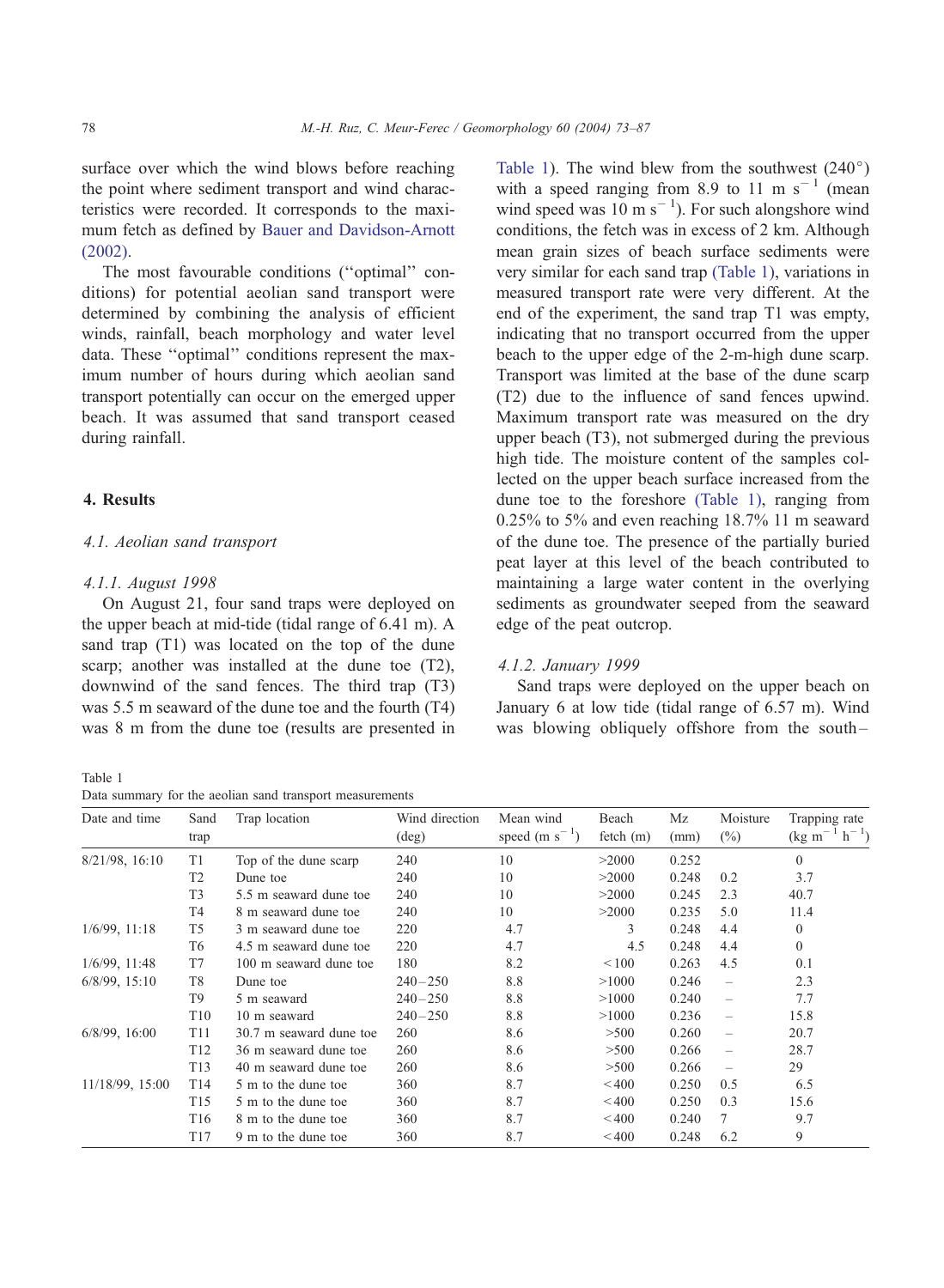southwest  $(200-220^{\circ})$ . Two sand traps (T5 and T6, [Table 1](#page-5-0)) were deployed on the upper beach, 3 and 4.5 m seaward of the base of the dune scarp. During the experiment, the mean wind speed was  $4.7 \text{ m s}^{-1}$ , and the wind direction was constant. Moisture content between the two sand traps was 4.4%. No sand was captured in the two traps. The small wind speed as well as the moisture content may explain this absence of aeolian transport during this measurement.

A sand trap (T7) and the anemometer were reinstalled on the lower beach, 100 m from the dune toe. Wind speed was greater on this portion of the beach, with a mean speed of 8.2 m  $s^{-1}$  and wind direction was from the south  $(180^{\circ})$ . The sand was slightly coarser than on the upper beach (mean grain size of 0.26 mm) and moisture content was 4.5%. After a 30 min exposure, a very small amount of sand was captured in the trap [\(Table 1\).](#page-5-0) This small transport rate could be related to the relatively large water content and the limited fetch (less than 100 m).

#### 4.1.3. June 1999

Two experiments were conducted in June 1999. One experiment was carried out on the upper beach and the other on upper foreshore, 35 m seaward of the dune toe. Measurements were carried out at low tide (tidal range of 4.57 m) in both cases. During the first experiment, one sand trap was deployed at the base of the dune scarp (T8), another was located 5 m seaward (T9) and the third was 10 m seaward (T10). Mean wind speed during the 30-min experiment was 8.8 m  $s^{-1}$ . Wind direction was from the southwest sector  $(240-250^{\circ})$ . Near the dune toe (T8) and 5 m seaward (T9), little sand was collected in the traps while the amount of sand captured 10 m seaward (T10) was twice that collected in T9 [\(Table 1\).](#page-5-0) Despite a beach fetch larger than 1 km, little sand was transported on the dry upper beach during this experiment.

Three sand traps and the weather station were then redeployed on the upper foreshore, 35 m seaward of the dune toe (T11, T12, T13). Mean wind speed was 8.6 m  $s^{-1}$ , and at this level of the beach, wind direction was from the west–southwest  $(260^{\circ})$ , resulting in a beach fetch of more than 500 m. Although the conditions were similar to those of the previous experiment, transport rates were greater [\(Table 1\).](#page-5-0) Sand transport was limited at the base of the dune scarp relative to that on the foreshore. Unfortunately,

samples taken for the determination of moisture content were lost. However, measurements were carried out at low tide and on a sunny day, therefore beach surface sand was generally dry.

# 4.1.4. November 1999

Sand traps were deployed at low tide on the upper beach (tidal range of 3.85 m). Two sand traps, 4 m apart, were installed 5 m seaward of the dune toe (T14 and T15) and two others were located 8 m (T16) and 9 m (T17) from the base of the dune, aligned with the two previous ones. During this experiment, the wind was from the north, blowing directly onshore, with a mean wind speed of 8.7 m  $\mathrm{s}^{-1}$ . Moisture content was small near the dune toe  $(0.3-0.5\%)$  and increased seaward [\(Table 1\).](#page-5-0) Maximum transport rate was obtained near the dune toe. A few metres seaward transport rate was smaller, probably because of greater moisture content.

Under the same wind conditions, two sand traps located only a few metres apart (T14 and T15) captured very different amounts of sand [\(Table 1\).](#page-5-0) Despite onshore wind conditions, aeolian transport was not very large. During this experiment, the peat outcrop acted as a sand sink with accumulation against the peat and formation of adhesion ripples.

From these results, efficient wind conditions for aeolian sand transport on this upper beach appear to be onshore- to alongshore-blowing winds  $(240-60^{\circ})$ and wind speed of  $5 \text{ m s}^{-1}$ . Such a threshold limit is commonly accepted for aeolian sand transport [\(Carter,](#page-14-0) 1988).

## 4.2. Topographic changes and forcing parameters

#### 4.2.1. Period 1 (27/05/98 – 25/08/98)

In May 1998, the upper beach had a slope gradient of 5.35% and the dune front was cut into a 2-m-high dune scarp. The dune toe was at 8.4 m above HD and the seaward limit of the upper beach was at 7.6 m HD. Along the 200-m-long area affected by erosion, sand fences perpendicular to the beach were erected by the end of May in order to favour aeolian sand accumulation. Sand fences were 3 –4 m long and were spaced approximately every 5 m. Between late May and August 1998, net sand accumulation (up to 0.35 m) occurred around sand fences, mainly close to the dune toe [\(Fig. 3a\),](#page-7-0) which reached an elevation of 8.6 m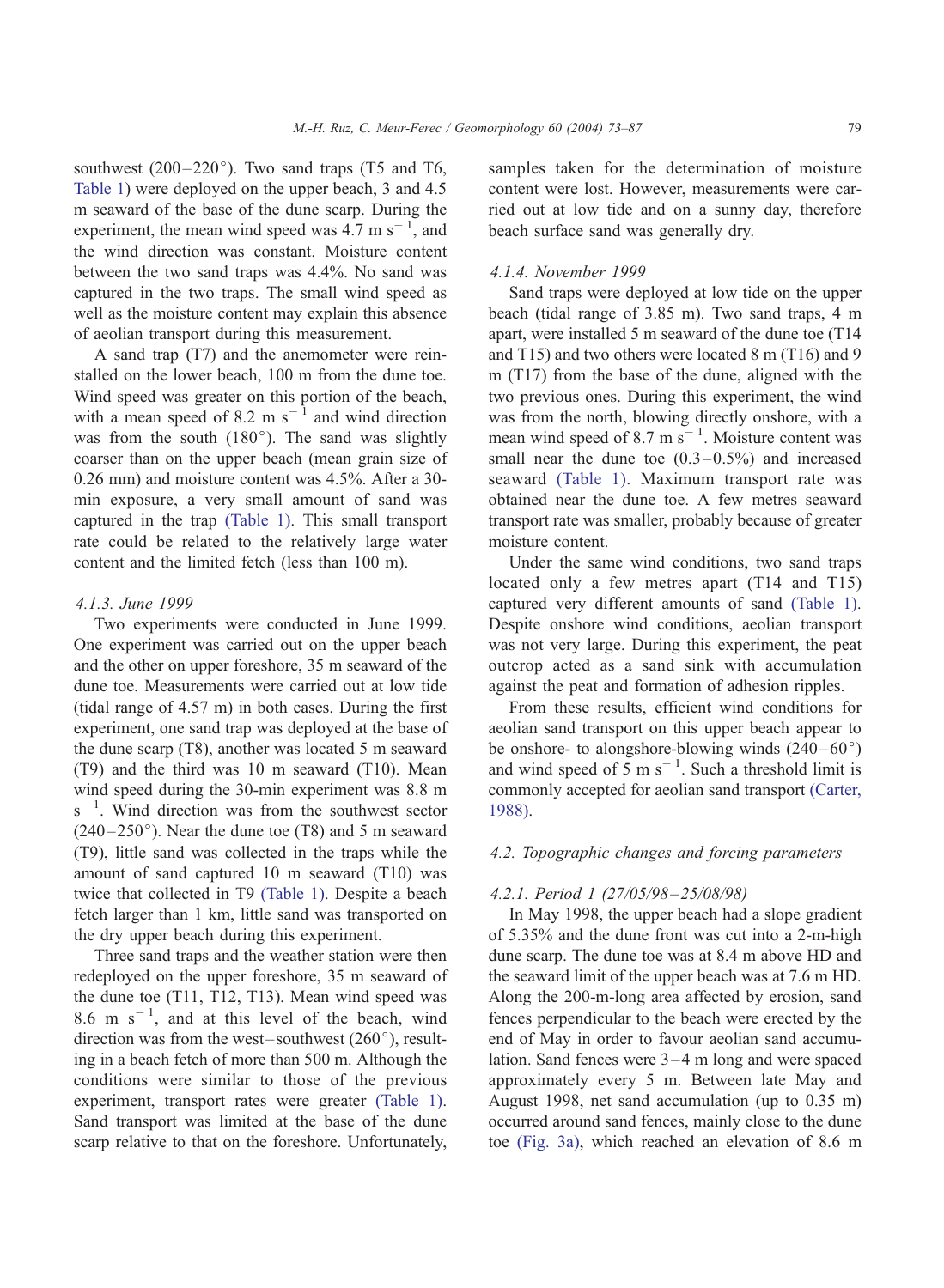<span id="page-7-0"></span>

Fig. 3. Upper-beach/dune evolution between late August 1998 and January 1999. (a) Sand accumulation around sand fences in late August 1998. (b) DTM showing the upper beach morphology in late August 1998 (25/08/98). (c) Erosional scarp after storm events combined with high water levels (January 1999). (d) DTM showing the eroded upper beach in early January 1999 (05/01/99). (e) Upper beach profile variations between August 1998 and January 1999.

above HD. DTM comparison revealed an accumulation of more than 20  $m<sup>3</sup>$  in the surveyed area, which represents a mean accumulation of about  $1 \text{ m}^3/\text{m}$  of beach width.

Measurements from benchmarks to the top of the dune scarp revealed an erosion of 0.35 m between the end of May and the end of August. Between May and July the mean retreat was 0.13 m, while between July and August the mean retreat was 0.22 m. This erosion is thought to be mainly due to sand slumping on the dune scarp. It is commonly observed that the material eroded at the top of a dune scarp slides down and masks the lower slope and the upper beach [\(Carter et](#page-14-0) al., 1990). During the summer period, anthropogenic erosion (people climbing the 2-m-high dune slope) was probably responsible for this evolution. It is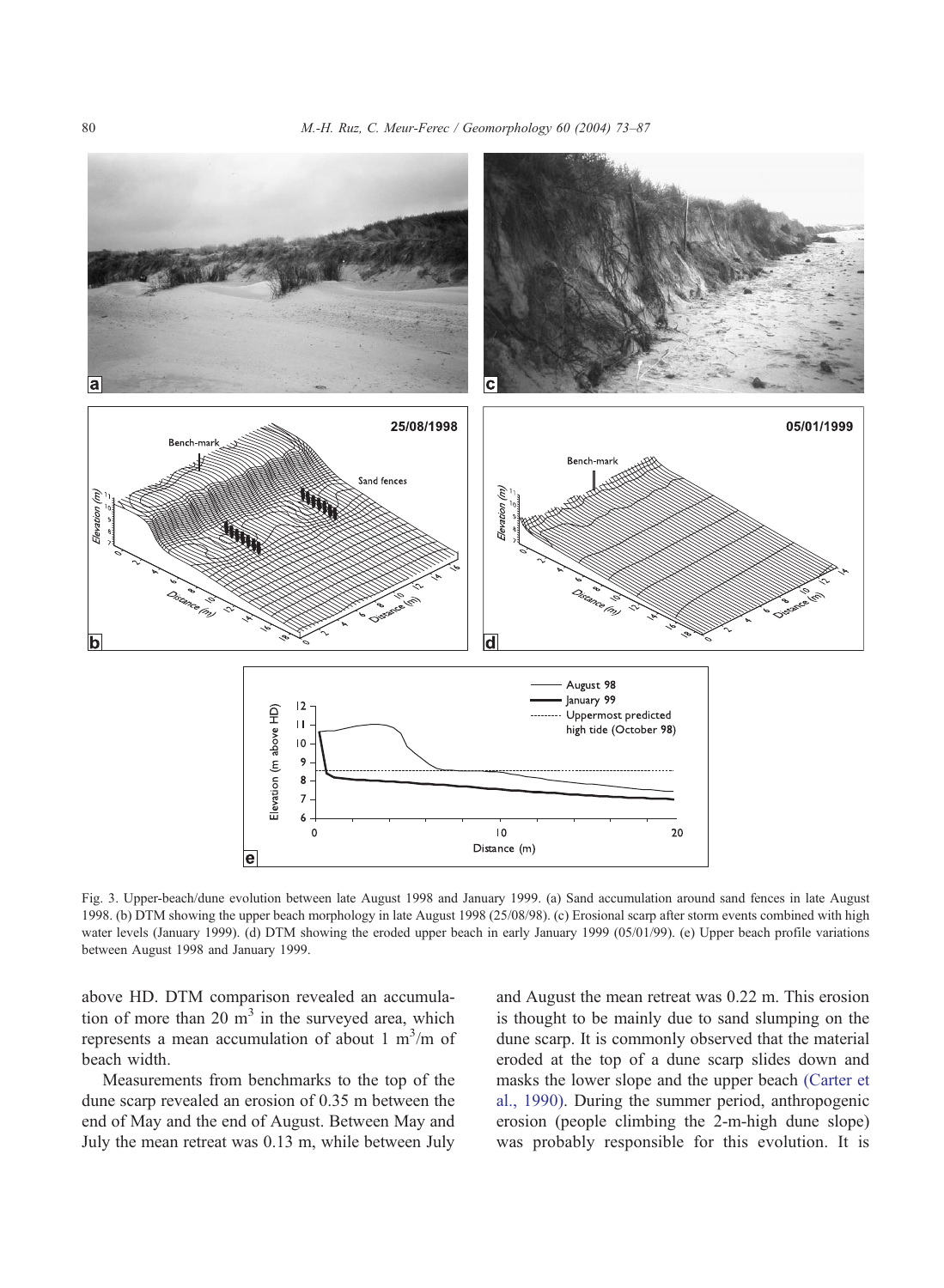<span id="page-8-0"></span>possible that sand from the dune slope contributed to the accumulation recorded at the dune toe and on the upper beach.

During this monitoring period, fair weather conditions were prevalent. Mean wind speed was 5.35 m  $s^{-1}$  and dominant winds originated from the southsouthwest with a frequency of 53%. Calm conditions  $(0-1 \text{ m s}^{-1})$  occurred 7.7% of the time. The strongest winds  $(>12 \text{ m s}^{-1})$  occurred only during 25 h (1.14%) of the time) and these originated from the south – southwest. No major storms occurred, the maximumrecorded hourly wind speed being  $14 \text{ m s}^{-1}$ . Onshore winds prevailed 29% of the time. Efficient onshore winds, strong enough to induce sand transport ( $>5$  m)  $s^{-1}$ ), blew 15% of the time with a mean speed of 6.6 m  $s^{-1}$  (Table 2). They originated mainly from the southwest, blowing parallel to the beach. Direct onshore winds, which can potentially initiate sand transport from the foreshore to the upper beach, blew only 2.5% of the time. During this summer season, the amount of rainfall was small (96 mm). Under efficient wind conditions, rainfall, which may inhibit or limit aeolian sand transport, occurred during 15 h.

The highest predicted high tide reached an elevation of 8.22 m above HD (tidal range of 7.5 m). A maximum surge of 0.40 m was recorded at Calais. This surge was related to moderate  $(10 \text{ m s}^{-1})$ southwesterly winds. During this event (21 August 1998), the predicted high tide at Wissant was at 7.65 m above HD and therefore, even with the surge component, the high tide would not have reached the dune toe. Under efficient winds conditions, the upper beach (DTM limits) was partially submerged by high water over a combined duration of 20 h, representing 17 high tides. Despite surges up to 0.40 m, the absence of very high tides reaching the dune toe, as well as moderate wind conditions, prevented wave erosion along the upper beach and allowed aeolian sand accumulation upwind of the sand fences. During this first period, ''optimal'' conditions for potential aeolian sand transport occurred 14% of time.

## 4.2.2. Period 2 (26/08/98 –06/01/99)

From August 1998 to January 1999 dramatic changes occurred along this coastal sector. Along the 130-m-long surveyed coastline, retreat of up to 6 m was observed, with the dune scarp cut into a vertical bluff [\(Fig. 3c\).](#page-7-0) The base of the dune scarp,

|                                         |                               |                       |                                         |                     | Seasonal analysis of "optimal" conditions for potential aeolian sand transport, and volume changes recorded in the DTM |                 |                                                                                                                                                                                              |            |              |                                    |
|-----------------------------------------|-------------------------------|-----------------------|-----------------------------------------|---------------------|------------------------------------------------------------------------------------------------------------------------|-----------------|----------------------------------------------------------------------------------------------------------------------------------------------------------------------------------------------|------------|--------------|------------------------------------|
| Period                                  | Number of Efficient Efficient |                       |                                         | Dune toe High water |                                                                                                                        |                 | Upper beach High water levels                                                                                                                                                                |            |              | "Optimal" Mean wind DTM volumetric |
|                                         | data                          | winds                 | winds                                   | elevation           | levels reaching                                                                                                        | elevation       | reaching the upper                                                                                                                                                                           | conditions | speed        | variations                         |
|                                         |                               | (Effw)                | without rain (m)                        |                     | the dune toe                                                                                                           | $\widehat{\Xi}$ | beach                                                                                                                                                                                        |            | $(m s^{-1})$ |                                    |
| 7 May 1998 –                            | 2184                          | 343 1                 | 328 h                                   | $8.40 - 8.60$ 0 h   |                                                                                                                        | $7.59 - 7.45$   | 129 h (5.9%)                                                                                                                                                                                 | 308h       | 6.6          | $+20 \text{ m}^3$                  |
| 25 August 1998                          |                               | (15.7%)               | (15%)                                   |                     |                                                                                                                        |                 | $(20 h$ during $Effw)$                                                                                                                                                                       | $(14.1\%)$ |              |                                    |
| 26 August 1998-                         | 3205                          | 955                   | 830h                                    | $8.60 - 8.20$ 19 h  |                                                                                                                        | $7.45 - 7.06$   | 329 h (10.2%)                                                                                                                                                                                | 730 h      | 8.10         | Loss of 392 $m^3$                  |
| 06 January 1999                         |                               | $(29.8\%)$            | (25.9%)                                 |                     | $(10 h$ during $Effw)$                                                                                                 |                 | (90 h during Effw)                                                                                                                                                                           | (22.7%)    |              |                                    |
| $7$ January $1999-$                     | 3329                          | 1295                  | 1152 h                                  | $8.20 - 7.90$ 38 h  |                                                                                                                        | $7.06 - 6.7$    | 468 h (14%)                                                                                                                                                                                  | 958 h      | 8.10         | Loss of $116 \text{ m}^3$          |
| 25 May 1999                             |                               | (38.9%)               | (9.69)                                  |                     | (18 h during Effw)                                                                                                     |                 | $(176 h)$ during $Effw$ )                                                                                                                                                                    | (28.7%)    |              |                                    |
| May 1998-                               | 8718                          | 2593                  | 2310h                                   | $8.40 - 7.90$ 57 h  |                                                                                                                        | $7.45 - 6.7$    | 926 h (10.6%)                                                                                                                                                                                | 996 h      | 7.6          | Loss of $488 \text{ m}^3$          |
| May 1999                                |                               | $(29.7\%)$ $(26.5\%)$ |                                         |                     | $(28 h$ during $Effw)$                                                                                                 |                 | $(286 h during Effw)$ $(22.9\%)$                                                                                                                                                             |            |              |                                    |
|                                         |                               |                       |                                         |                     |                                                                                                                        |                 | Efficient winds correspond to alongshore to onshore winds with a mean wind speed higher than 5 m s <sup>-1</sup> . "Optimal" conditions for potential aeolian sand transport were calculated |            |              |                                    |
|                                         |                               |                       |                                         |                     |                                                                                                                        |                 | combining the analysis of efficient wind, rainfall, and water level hourly data for the survey period. These conditions correspond to efficient winds, without rainfall, blowing on a        |            |              |                                    |
| totally emerged upper beach. Elevations |                               |                       | are in metres above Hydrographic Datum. |                     |                                                                                                                        |                 |                                                                                                                                                                                              |            |              |                                    |

Table 2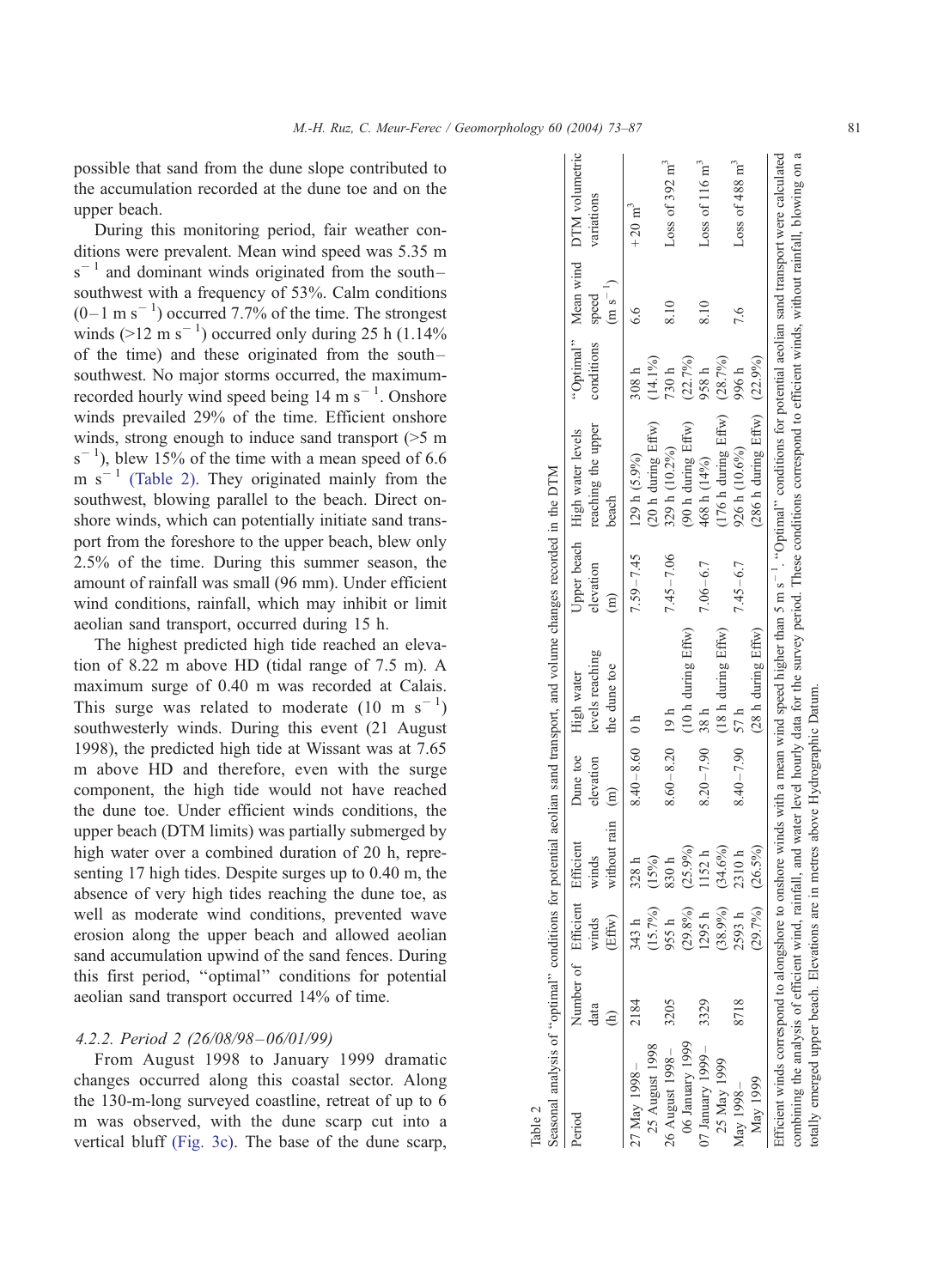<span id="page-9-0"></span>lying at 8.60 m above HD in late August, was at 8.20 m HD by January. The upper beach was flattened and its level was lowered by about 0.75 m [\(Fig. 3e\).](#page-7-0) The sand fences disappeared, probably washed out by storm waves (Fig. 4). DTM comparison showed net erosion with a deficit of  $392 \text{ m}^3$  within the survey area. This represents an erosion of nearly 20  $\text{m}^3/\text{m}$  of beach width. Benchmark measurements revealed mean scarp retreat of 4 m, with a maximum retreat of 6.10 m, 100 m west of the DTM. Within the DTM limits, dune scarp retreat was 3.9 m. Between the end of August and the beginning of November, the dune scarp retreated 1.8 m. Maximum retreat occurred between November 1998 and January 1999, with a mean retreat of 2.17 m.

Mean wind speed was 5.9 m  $s^{-1}$  during this period. Dominant winds blew from the south-southwest (22% of the time) and southwest (14.5% of the time). Efficient winds for potential aeolian transport blew almost 30% of the time, with a mean wind speed of 8.1 m s<sup> $-1$ </sup> [\(Table 2\).](#page-8-0) Total precipitation during this period was 390 mm and efficient winds without rain occurred during 830 h (26% of the time). Strong winds  $(>12 \text{ m s}^{-1})$  blew 4.62% (147 h) of the time,



Fig. 4. Example of a storm event and resulting upper beach morphology. (a) Storm event combined with a surge, 8 October 1998. (b) Upper beach morphology after this storm event (15 October 1998). (c) Inundation of the upper beach during a high water level (3 November 1998, predicted high tide at Wissant: 8.18 m HD, surge of 0.22 m recorded at Calais harbour).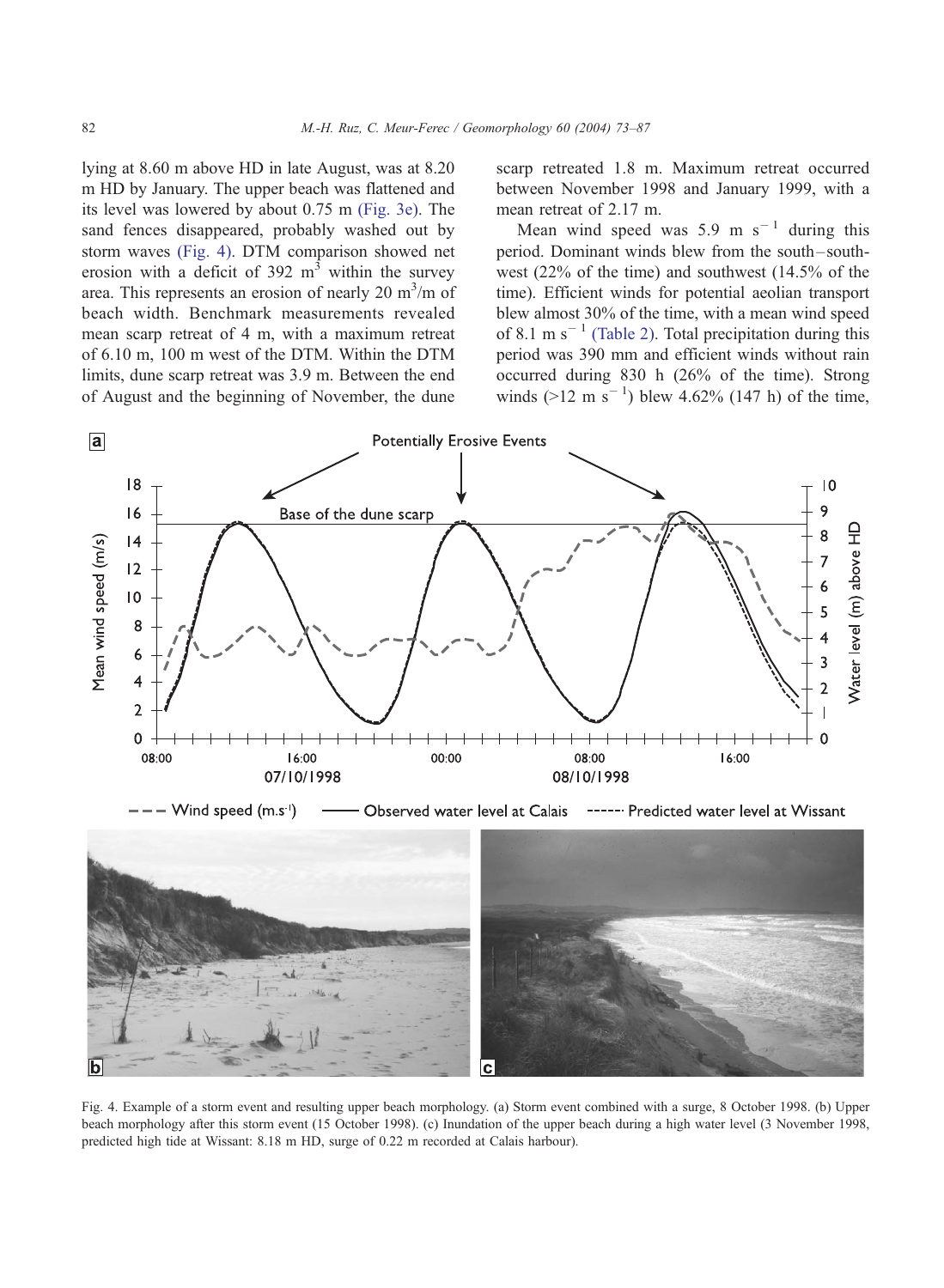<span id="page-10-0"></span>mainly onshore (90 h) with a west to northwesterly direction.

This period was characterised by very high spring tides. The highest predicted high tide at Wissant reached an elevation of 8.56 m above HD (tidal range of 7.89 m, 7 October 1998). In addition, strong onshore winds induced storm surges up to 0.45 m high at Calais. The upper beach was partially flooded 10% of the time, and high water levels reached the dune toe during 19 h [\(Table 2\).](#page-8-0) Four major storms with winds  $>14$  m s<sup>-1</sup> occurred during this period, with the maximum recorded hourly mean wind speed being 18 m  $s^{-1}$  (November 1998). The first storm occurred at the beginning of September and the most significant storm event occurred on October 8 [\(Fig.](#page-9-0) 4a). During this event, direct onshore winds  $(350^{\circ})$ with a mean wind speed of  $14 \text{ m s}^{-1}$  blew for 8 h and induced a water level setup of 0.45 m at Calais harbour. At Wissant, this surge, combined with the high tide (predicted water level of 8.5 m above HD at Wissant), resulted in the submergence of the base of the dune toe [\(Fig. 4a\).](#page-9-0) Furthermore, it is highly probable that strong onshore winds generated storm waves responsible for dune front erosion. This event likely initiated the erosion of the sand that accumulated during the summer and induced the lowering of the upper beach and erosion of the dune scarp [\(Fig.](#page-9-0) 4b). Subsequent high water levels could therefore easily reach the dune front [\(Fig. 4c\),](#page-9-0) inhibiting aeolian sand transport and resulting in sediment deficit evidenced by beach lowering and dune scarp retreat.

## 4.2.3. Period 3 (07/01/99 – 25/05/99)

Between January and May 1999, erosion was still taking place within the DTM limit. The dune front retreated by 0.9 m and remained cut into a steep scarp. In May 1999, the base of the scarp was less than 8 m above HD (7.9 m) and the seaward limit of the upper beach was 6.7 m above HD. Due to erosion, the dune scarp, originally located within the DTM limits, retreated beyond the landward limits of the DTM in May 1999. The DTM comparison shows a deficit of 116 m3 , this volume corresponding to a mean erosion of 6  $\text{m}^3/\text{m}$  of beach width along the upper beach. This volume calculation underestimates the actual loss of sand because it does not include the volumes eroded by dune scarp retreat landward of the DTM limits. West of the DTM, erosion was less pronounced with a mean retreat of 0.31 m. Stability prevailed in the central part of the surveyed sector. On the upper



Fig. 5. The study site in June 1999. Note that without sand fences, accumulation on the upper beach is very limited; compare with the upper beach morphology during summer 1998 [\(Fig. 3a\).](#page-7-0)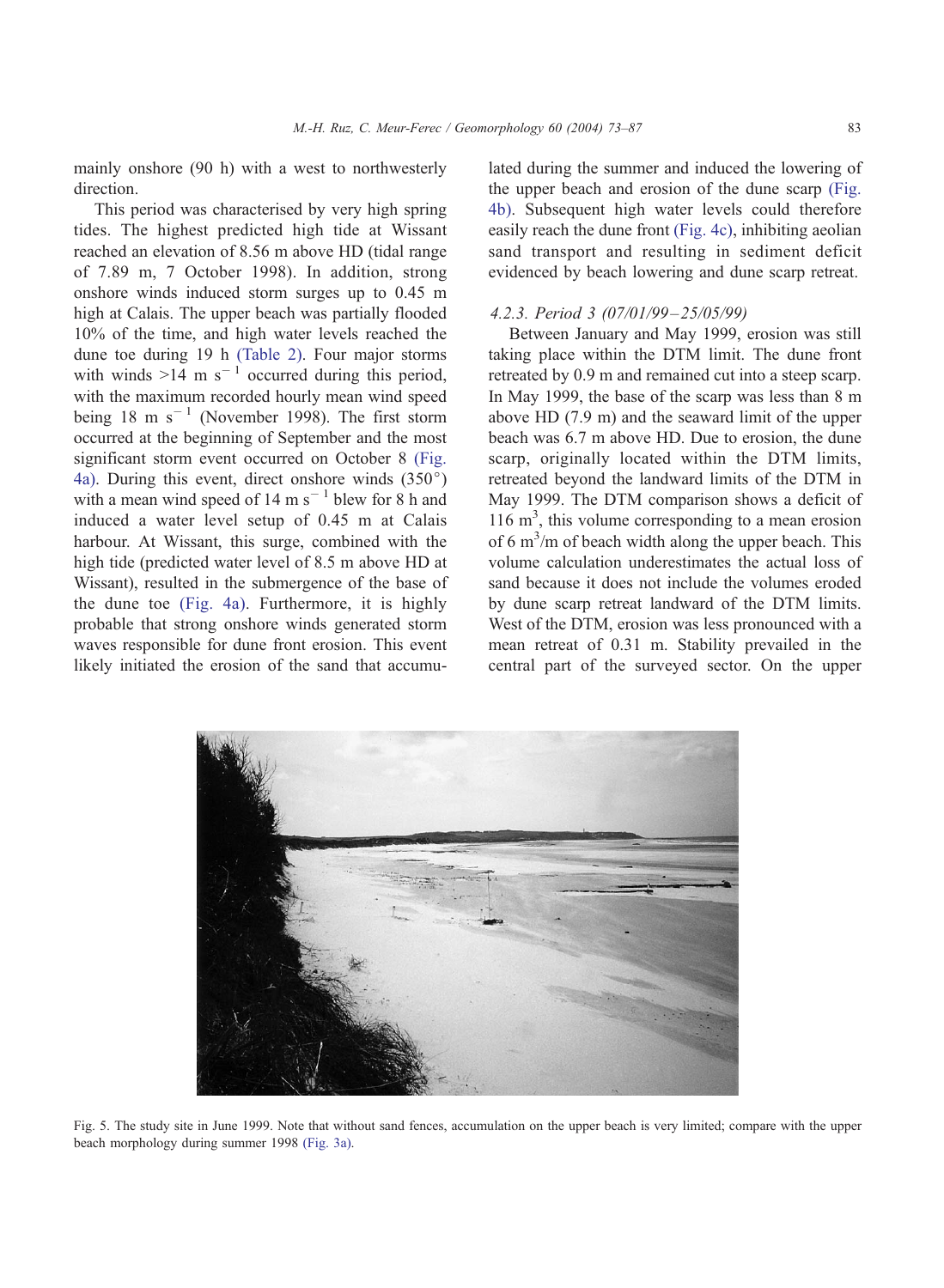beach, sand fences had not been reinstalled for the summer period and accumulation was very limited [\(Fig. 5\).](#page-10-0)

The winter/spring period was characterised by dominant southwesterly winds and the mean wind speed was 5.48 m  $s^{-1}$ . Efficient winds for potential aeolian sand transport occurred 38.9% of the time [\(Table 2\),](#page-8-0) and the mean speed was  $8.25 \text{ m s}^{-1}$ . Winds blowing parallel to the beach  $(240-250)$  represented 20% of the observations. Direct onshore winds (320 –  $340^{\circ}$ ) > 5 m s<sup>-1</sup> blew only during 51 h (1.6% of the time). Strong winds  $>12$  m s<sup>-1</sup> blew during 168 h and 100% of them were directed onshore, mainly originating from the southwest (93% of the time). Two major storms occurred during this period, one on 22 February 1999 and the other on 1 March 1999. The highest predicted water level was at 8.41 m above HD (tidal range of 7.72 m). As the upper beach was very low during this time  $(< 7 \text{ m}$  above HD), numerous high water levels reached the dune toe [\(Table 2\)](#page-8-0) and the upper beach was at least partially submerged for 468 h (14% of the time). Consequently, aeolian sand transport during efficient wind conditions was completely or partially restricted as the width of the upper beach was considerably reduced. The high frequency of tidal inundation would therefore limit aeolian sediment transport, even if efficient wind conditions prevailed.

## 5. Discussion

Field measurements reveal great spatial and temporal variability in aeolian sand transport on the study site [\(Table 1\).](#page-5-0) Such variability has been observed in many studies [\(Bauer et al., 1996; Gares et al., 1996;](#page-13-0) Jackson and Nordstrom, 1997; Meur-Férec and Ruz, 2002). In addition to variations in wind direction and wind speed, which are factors controlling aeolian sand transport [\(Davidson-Arnott and Law, 1990; Nickling](#page-14-0) and Davidson-Arnott, 1990; Nordstrom and Jackson, 1993; Bauer and Davidson-Arnott, 2002), several other environmental variables may describe the observed variability in aeolian sand fluxes (for an overview, see [Nickling and Davidson-Arnott, 1990;](#page-14-0) Sherman and Hotta, 1990).

At this particular site, our results suggest that wind direction (which controls fetch distance), as well as moisture content and dune front morphology are local parameters that may explain observed transport rates. Winds blowing strictly parallel to the beach were the most efficient ones for entraining sand, the maximum sand transport rate having been observed with such alongshore winds [\(Table 1\).](#page-5-0) As underlined by [Arens](#page-13-0) (1996a), during alongshore winds, the fetch and sand source can be considered to be virtually infinite. [Bauer and Davidson-Arnott \(2002\)](#page-13-0) also demonstrated that when the angle of wind approach is shore parallel, longer fetch distances enhance aeolian sediment transport. At Wissant, under parallel wind conditions, the fetch distance is more than 2 km and therefore parallel winds can induce high sand transport rates [\(Table 1\).](#page-5-0) However, transport is mainly limited to the bare upper beach, and potential accumulation on the foredune is low ([Table 1,](#page-5-0) T1). Along the Netherlands beaches, [Arens \(1996b\)](#page-13-0) also noted that although very high transport rates may be reached under parallel winds, the impact on foredune development could be small.

Under direct onshore winds that are potentially the most effective ones for dune development, transport from the foreshore to the upper beach was limited, despite a beach fetch up to 400 m at low tide [\(Table](#page-5-0) 1). Relatively high moisture content, related to ground water seepage in the vicinity of the peat layer outcropping at the seaward limit of the upper beach, seems to have been a limiting factor for aeolian sand transport. The effects of moisture have been recognized explicitly in several studies [\(Hotta et al., 1984;](#page-14-0) Sarre, 1987; Bauer et al., 1990; Kroon and Hoekstra, 1990; Sherman et al., 1998). Small amounts of moisture in the sand are able to significantly increase threshold shear velocity values and consequently decrease aeolian transport [\(Goldsmith et al., 1990;](#page-14-0) Namikas and Sherman, 1995). In addition, on such a macrotidal beach, the surface moisture following tidal inundation may also delay initiation of transport for several hours, especially in the runnels, retarding optimum transport conditions even though wind speed and direction may be favourable for aeolian transport [\(Vanhee et al., 2002\).](#page-14-0)

Winds blowing offshore did not induce any sediment transport on the upper beach, which, under such wind directions, was in the lee side of the dune scarp. A sheltering effect of the dunes on wind velocities has been noted in several studies [\(Svasek and Terwindt,](#page-14-0) 1974; Kroon and Hoekstra, 1990). It has been shown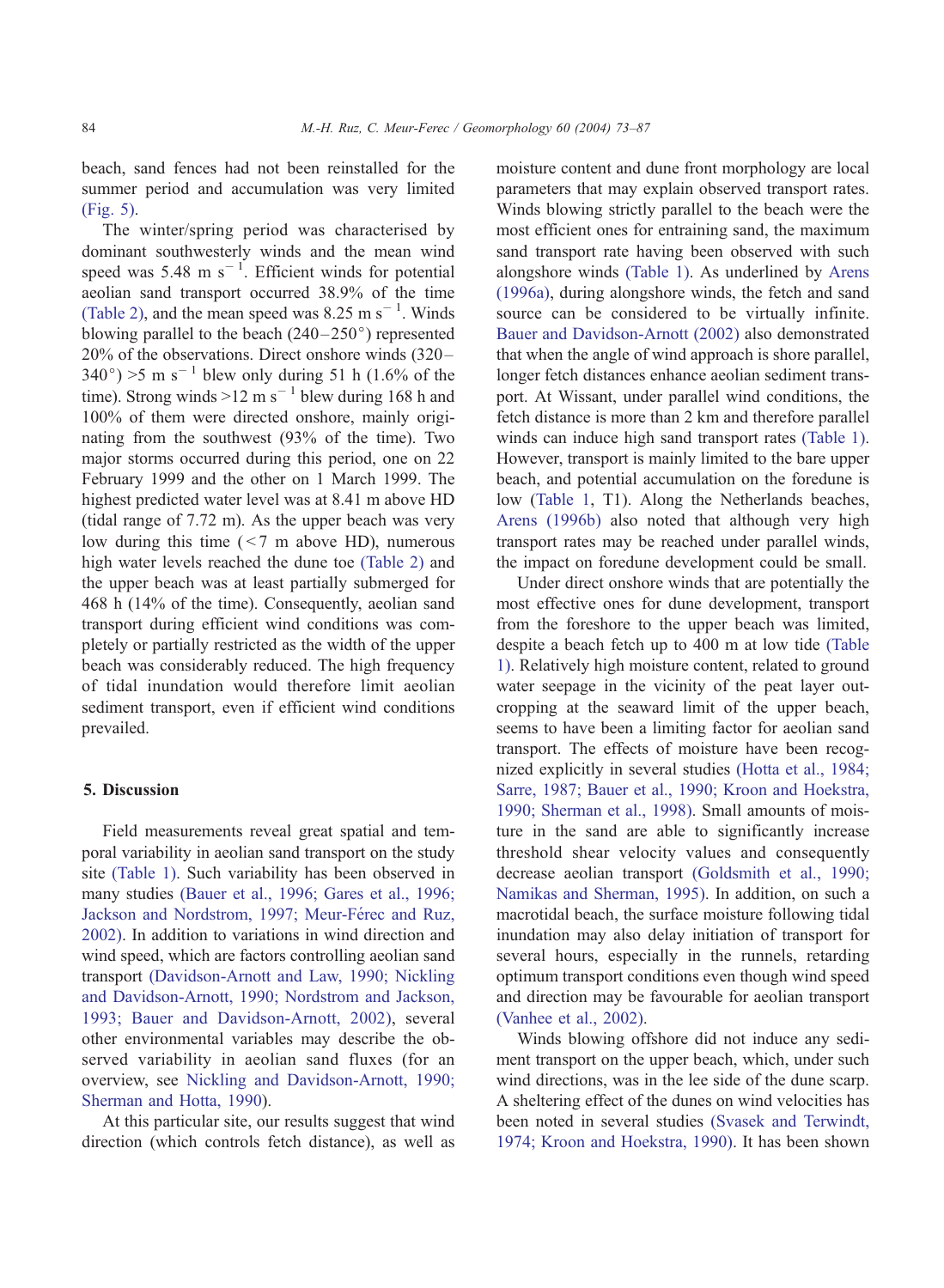that dune scarps are zones of flow separation and eddying, often resulting in a dead zone at the front of scarped foredunes [\(Sherman and Nordstrom, 1985;](#page-14-0) Bauer and Sherman, 1999).

These short-term measurements allowed us to determine efficient wind conditions for potential aeolian sand transport at a longer time scale (seasonal to annual) [\(Table 2\).](#page-8-0) During summer, efficient winds were low to moderate (mean wind speed of 6.6 m  $s^{-1}$ ), and were not very frequent (15%). During autumn, winter and spring, the frequency as well as the mean speed of efficient winds increased significantly [\(Table 2\).](#page-8-0)

The analysis of volume change revealed an inconsistency: although "optimal" conditions for potential aeolian sand transport were more prevalent during the autumn and winter/spring periods, sand accumulation was observed only during the summer period, while a net sediment deficit resulted in upper beach lowering and dune scarp retreat during the two other periods (Fig. 6). During the summer period, sand fences erected on the upper beach captured wind-blown sand. This accumulation put the dune toe as well as the upper beach out of reach of tidal inundation during the highest tides in that period. During the autumn and winter/spring periods, although aeolian sand transport was potentially greater (optimal conditions prevailing 28.7% of the time between January and May 1999), beach and dune scarp erosion was predominant.

During the survey period, the most severe erosion likely took place when high spring tides coincided with periods of strong onshore winds. During such storm events, the level of the upper beach was planed down by waves and sand was probably transferred towards the lower foreshore and nearshore zone. Following storm events, the upper beach displayed a planar, low angle form, and the foot of the dunes could be reached by waves during smaller subsequent tides, inducing further erosion. Aeolian sand transport likely occurred during these periods, but no perennial sand accumulation was possible as high water levels flooded the upper beach, inhibiting aeolian sand transport or more dramatically inducing upper beach and dune scarp erosion.

The volume change analysis suggests that this upper beach/dune system is characterized by an apparently classical seasonal cycle of summer accumulation and fall/winter erosion occurring during storm surges. Dune scarping by storm waves is a common process affecting sandy shorelines [\(Carter et al., 1990;](#page-14-0) Pye, 1991; Pye and Neal, 1994; Arens, 1996b). In many cases, sediment removed during scarping is usually returned to the dune as part of the beach/dune recovery cycle [\(Sarre, 1989; Carter et al., 1990\).](#page-14-0) This is not the case at Wissant, where erosion has prevailed for at least 50 years and was still proceeding rapidly in 1998 – 1999 [\(Paxion, 2001\).](#page-14-0) The accumulation observed in the summer 1998 was mainly related to



Fig. 6. Relationship between potential aeolian sand transport, water level, and resulting volume change illustrating that the upper beach/dune evolution is mainly controlled by the occurrence of high water levels although ''optimal'' conditions for potential aeolian sand transport occur all year long.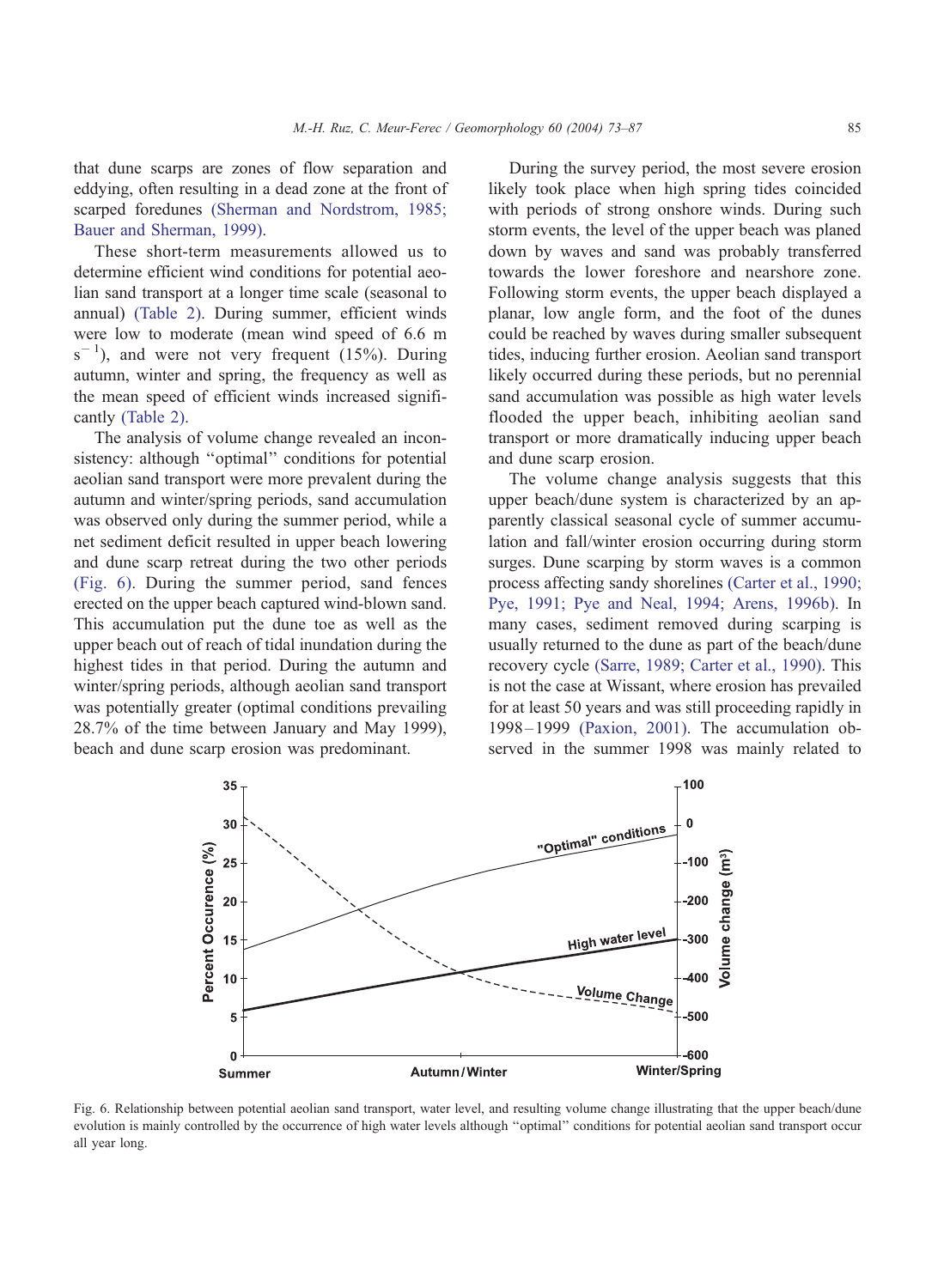<span id="page-13-0"></span>sand fences that captured the sand transported alongshore. Since that time, sand fences were not reinstalled due to financial restrictions, and accumulation on the upper beach is very limited during summer. This shows that alongshore-efficient winds inducing large sand transport rates do not necessarily cause large amounts of sand accumulation excepted when sand fences are erected on the upper beach.

## 6. Conclusions

Despite ''optimal'' conditions for potential aeolian sand transport prevailing, on an annual basis, almost 23% of the time, this upper beach/dune system is at present in a state of erosion. During winter and spring periods, although conditions for potential aeolian sand transport are frequent, high tidal levels associated with storm surges are major forcing parameters, dramatically altering aeolian sand transport and potential sand accumulation. During summer period, although winds are moderate and are mainly blowing offshore, sand accumulation prevails on the upper beach and at the dune toe when sand fences are erected. This study illustrates the fact that upper beach/dune evolution cannot be completely understood and satisfactorily modelled if only potential aeolian sand transport is considered.

Our results suggest that aeolian transport and upper beach/dune dynamics can be strongly controlled by the magnitude and frequency of occurrence of high water levels. In the central part of Wissant, water levels may regularly affect the upper beach and dune toe during high astronomical tides and even during moderate storm surges due to the low elevation of the upper foreshore. Aeolian sand transport may have occurred on the upper beach between inundation events, but no perennial sand accumulation could take place since high water levels resulted in upper beach and dune scarp erosion.

This study also shows that it is necessary to consider a multitude of factors, processes and responses across a range of spatio-temporal scales to fully understand upper beach/dune systems. Shorttime measurements of aeolian sand transport can give some insights about local parameters that may encourage or restrict aeolian sand transport, and are useful to determine efficient winds on a longer time scale. A better understanding of the influence of aeolian sand transport on upper beach dynamics requires a combined analysis of changes in beach volume, meteorological data and water levels prevailing during the survey period.

## Acknowledgements

This project received financial support through a contract from the ''Observatoire de l'Environnement Littoral et Marin Manche-Mer du Nord (Espace Naturel Régional)". We are grateful to E. Anthony and A. Héquette for their helpful comments during the writing of this paper. B.O. Bauer and A. Neal provided very helpful critical reviews of an earlier version of the manuscript.

## References

- Anthony, E., 2000. Marine sand supply and Holocene coastal sedimentation in northern France between the Somme estuary and Belgium. In: Pye, K., Allen, J.R.L. (Eds.), Coastal and Estuarine Environments: Sedimentology, Geomorphology and Geoarcheology. Geological Society, London, Spec. Publ., vol. 175, pp. 87 – 97.
- Arens, S.M., 1996a. Rates of aeolian transport on a beach in a temperate humid climate. Geomorphology 17, 3-18.
- Arens, S.M., 1996b. Patterns of sand transport on vegetated foredunes. Geomorphology 17, 339-350.
- Arens, S.M., 1997. Transport rates and volume changes in a coastal foredune on a Dutch Wadden island. J. Coast. Conserv.  $3, 49 - 56.$
- Battiau-Queney, Y., Fauchois, J., Deboudt, P., Lanoy-Ratel, P., 2000. Beach – dune systems in a macrotidal environment along the northern French Coast (English Channel and Southern North Sea). J. Coast. Res. ICS, 580-592.
- Bauer, B.O., Davidson-Arnott, R.G.D., 2002. A general framework for modelling sediment supply to coastal dunes including wind angle, beach geometry, and fetch effects. Geomorphology 49,  $89 - 108.$
- Bauer, B.O., Sherman, D.J., 1999. Coastal dune dynamics: problems and prospects. In: Goudie, A.S., Livingstone, I., Stokes, S. (Eds.), Aeolian Environments, Sediments and Landforms. Wiley, Chichester, pp.  $71 - 104$ .
- Bauer, B.O., Sherman, D.J., Nordstrom, K.F., Gares, P.A., 1990. Aeolian transport measurements and direction across a beach and dune at Castroville, California. In: Nordstrom, K.F., Psuty, N.P., Carter, R.W.G. (Eds.), Coastal Dunes, Form and Process. Wiley, New York, pp. 39–55.
- Bauer, B.O., Davidson-Arnott, R.G.D., Nordstrom, K.F., Ollerhead, J., Jackson, N.L., 1996. Indeterminacy in aeolian sediment transport across beaches. J. Coast. Res. 12, 641-653.